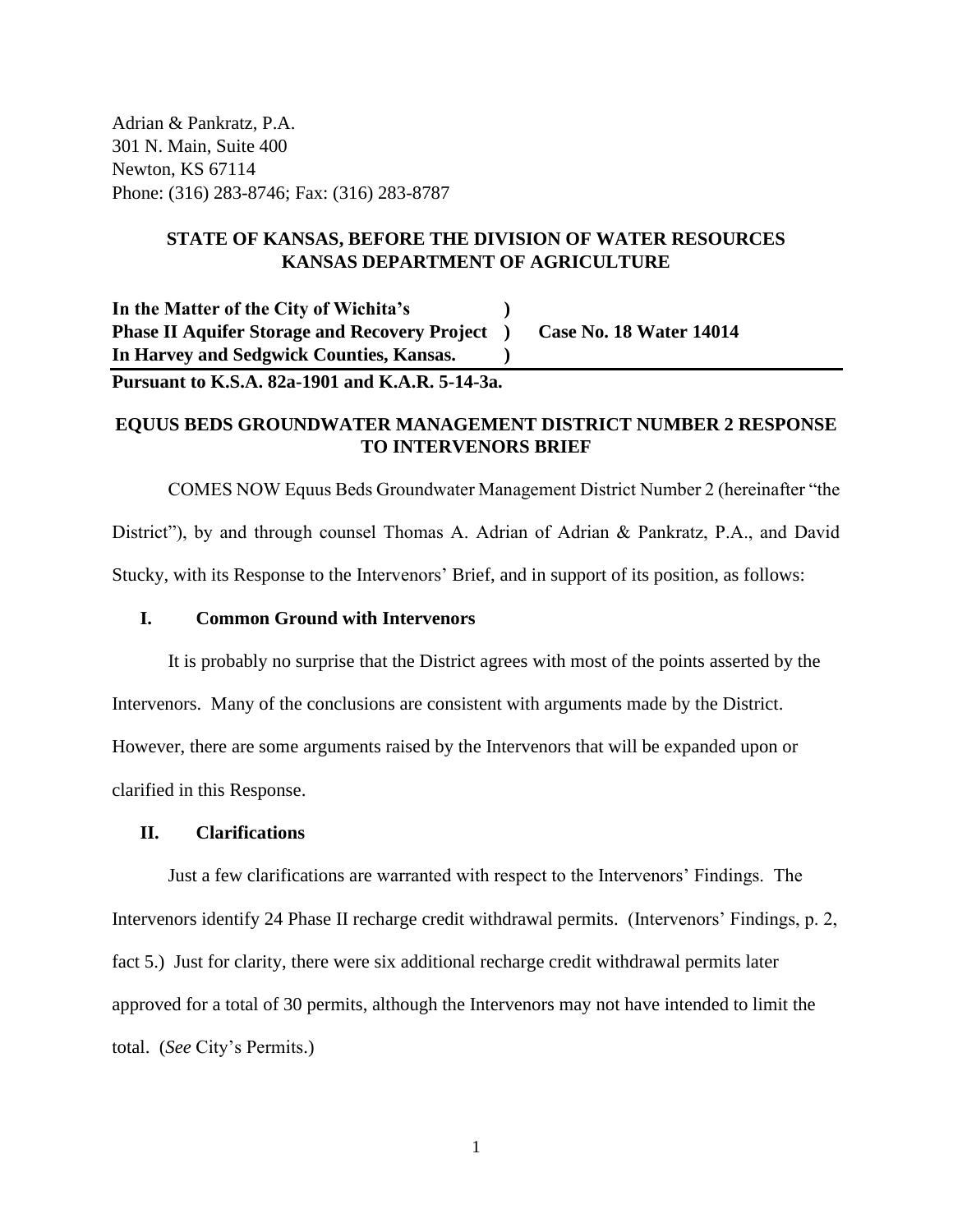### **III. City's Burden of Proof**

The Intervenors provide the best roadmap of any party regarding the burden of proof of the City. The Intervenors identify the Orders of both former Chief Engineer Barfield and the current Hearing Officer to supports their contentions. (Intervenor's Findings, p. 5, fact 15 (quoting prior Hearing Orders).) Indeed, the District agrees that the City must comply with the requirements of K.S.A 82a-708(b), K.S.A. 82a-711, and the provisions of the Aquifer Storage and Recovery regulations. (*See id*.) These points are outlined in detail in the District's Findings. Again, it also merits providing a reminder that the District wasn't required to model or prove anything. Rather, the City must prove all of these outlined elements by a "preponderance of the evidence." (*Id*.)

In contrast, DWR continues to assert that K.S.A. 82a-708b doesn't apply. This insults former Chief Engineer Barfield and the current Hearing Officer that has adopted this standard for the City's burden through multiple Orders. DWR's argument ignores that two of the most fundamental aspects of the prior permit(s) is being changed: (1) how recharge credits are accumulated through the elimination of actual physical recharge, (2) when recharge credits can be withdrawn by the drastic lowering of the minimum index level. DWR then bizarrely states that K.S.A. 82a-711 does not apply to the Proposal because no new appropriation application was filed and that K.S.A. 82a-711 was considered when the original ASR permits were approved (DWR's Brief, page 40). As previously stated, numerous hearing orders all state that the Proposal must meet the requirement of K.S.A. 82a-708b. The following excerpt is from the May 1, 2019 Prehearing order:

"…the City shall bear the burden of proof, proving by a preponderance of the evidence that the proposed changes to the project should be approved. K.A.R.  $5-14-3a(n)(1)$ . The proposed changes must meet the requirements set forth for Aquifer Storage and Recovery projects in K.A.R. 5-12-1, *et al*. and the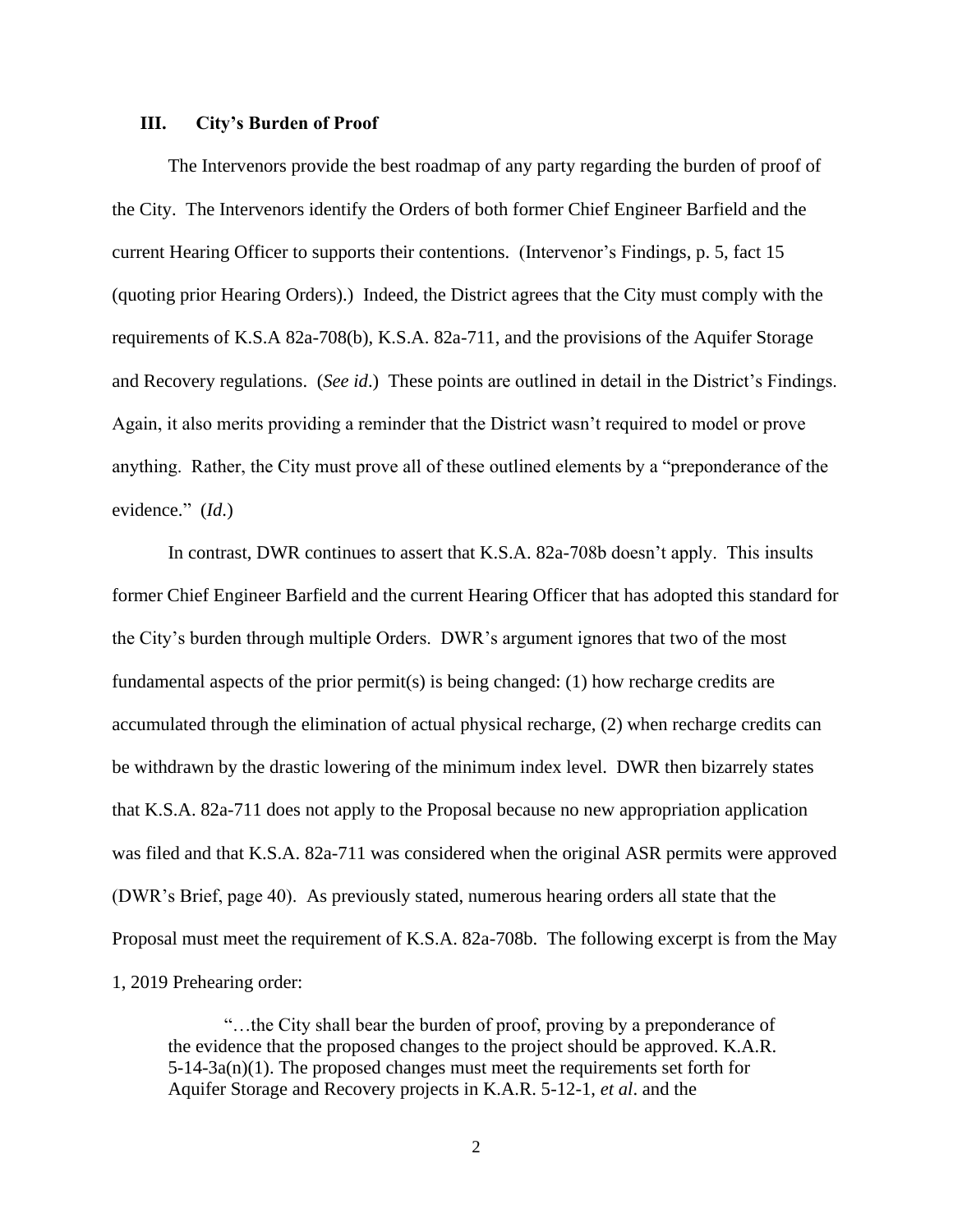requirements set forth in K.S.A. 82a-708b, including that the proposed changes are reasonable and will not cause impairment and that the proposed changes relate to the same local source of supply. Whether or not a change is reasonable should consider the effect upon the public interest."

A review of K.S.A. 708b shows that it requires the applicant to demonstrate to the chief engineer that the proposed change is reasonable, will not impair existing rights, and that the change relates to the same local source of supply. K.S.A. 82a-708b further states: "The chief engineer shall approve or reject the application for change in accordance with the provisions and procedures prescribed for processing original applications for permission to appropriate water." K.S.A. 82a-711 is certainly the main statute regarding the processing of appropriation applications and sets the standards that must be met for approval. Indeed, K.S.A. 82a-711(b) identifies the items that the Chief Engineer must take into consideration in determining if a proposed use will prejudicially and unreasonably affect the public interest. These include MDS, safe yield, and prior rights. K.S.A. 82a-711(c) elucidates what impairment includes.

Incredibly, the case of *Clawson v. State*, 49 Kan. App. 2d 789 (2013) completely supports the District's contentions. In *Clawson*, the court indicates that concepts such as MDS and safe yield must be considered up front when granting a water right. *Id*. at 806. As observed by the Court, "The statute specifically requires the chief engineer to consider senior water rights and the public interest prior to granting a water right." *Id*. Again, as the City is fundamentally changing the major aspects of its permits, these concepts must be reconsidered.

# **IV. AMCs**

The Intervenors devote an entire section of their Findings to providing an overview of AMCs. The District feels like some elaboration on some of those points is warranted. First, the Intervenors argue that AMCs have been around, in concept, for almost 15 years. (Intervenors' Findings, p. 6, fact 17.) The District agrees with this point and furthers that the City realized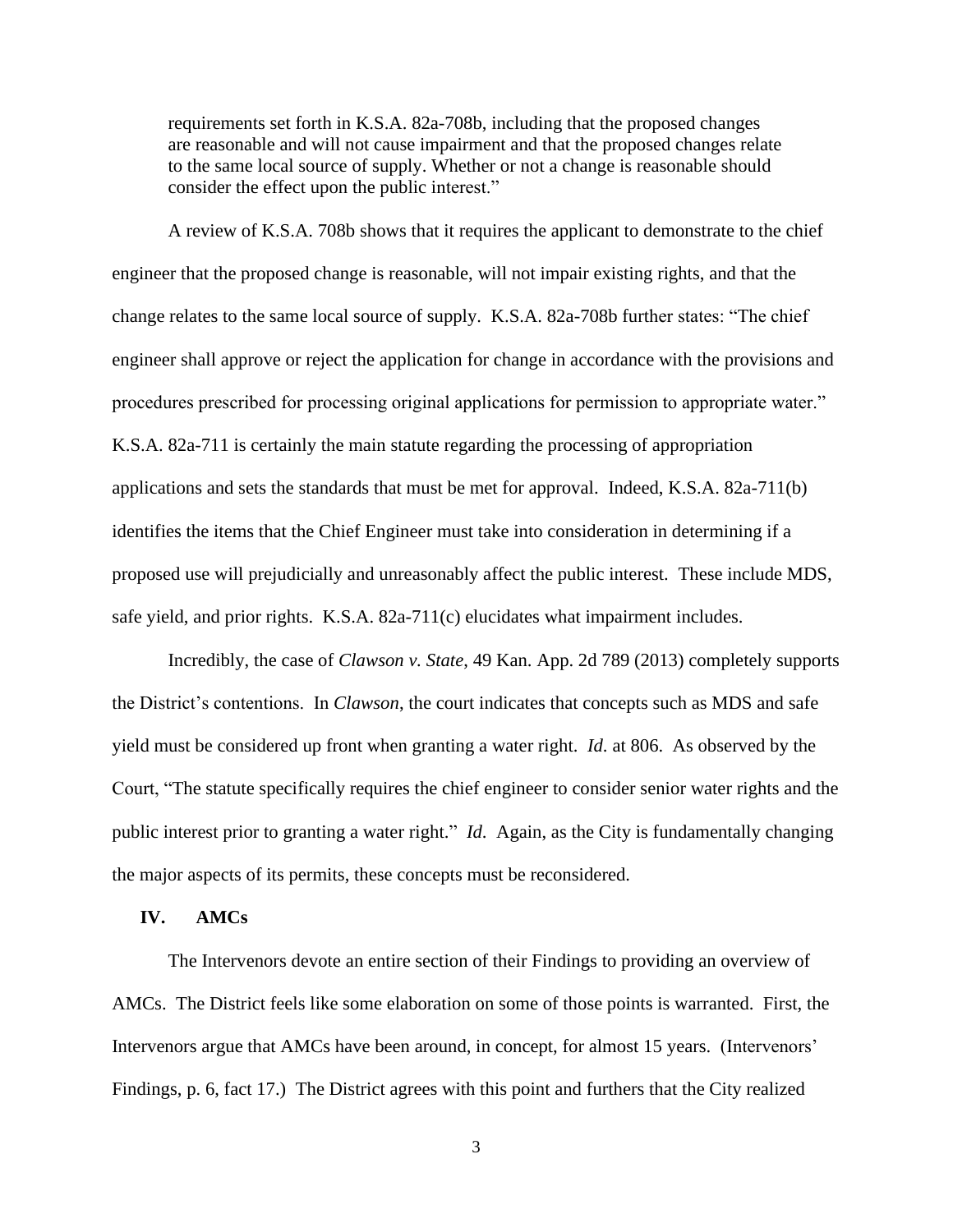early on that it would not be able to accumulate enough recharge credits without passive recharge credits/AMCs. In fact, in some field notes from the City's ASR Program Management dated July 25, 2003, that the District believes were admitted (but had trouble confirming), the City identifies that if the basin storage area was reduced by a mere four feet in depth, that there would not be enough storage capacity to justify the project. (City's Exhibit 1, and accompany documents.)<sup>1</sup> A review of the index cell monitoring wells (IW monitoring wells) hydrographs, submitted by the District, clearly shows that the basin storage area water levels had significantly recovered (increased) much greater than four feet prior to the permitting and construction of Phase II. (District Exhibit 60.) The original Phase II permits were approved in 2009 and Phase II construction was completed in 2012. If the City knew as early as 2003 that there was not enough storage capacity in the Aquifer for Phase II recharge operations, then either the City had extremely poor planning and built Phase II anyway, or knew that they would have to somehow advance the concept of passive recharge credits/AMCs in the future. Either way, the District agrees that the City intended to breathe life into the concept of passive recharge credits and AMCs for some time—long before the 2011-2012 drought.

Citing Mr. Letourneau, the Intervenors next contend, "The accumulation of AMCs is not limited by, or correlated to, the amount the City could have pumped from the aquifer but didn't." (Intervenors' Findings, p. 6, fact 18.) The Intervenors further point out that the City has touted AMCs as an "offset by a reduction in pumping from Wichita's Equus Beds water rights." (*See id.* at p. 14, fact 52 (quoting City's Exhibit 1.) The Intervenors conclude, "The water diverted and sent directly to town may or may not offset what the City could have pumped from the

<sup>&</sup>lt;sup>1</sup>Certainly, this reference can be disregarded if the document was not admitted. Based on the way the City's exhibits were labeled in the notebooks and admitted during the Hearing, the District genuinely had difficulty ascertaining in good faith if this document was admitted. However, it is not material to the argument regardless.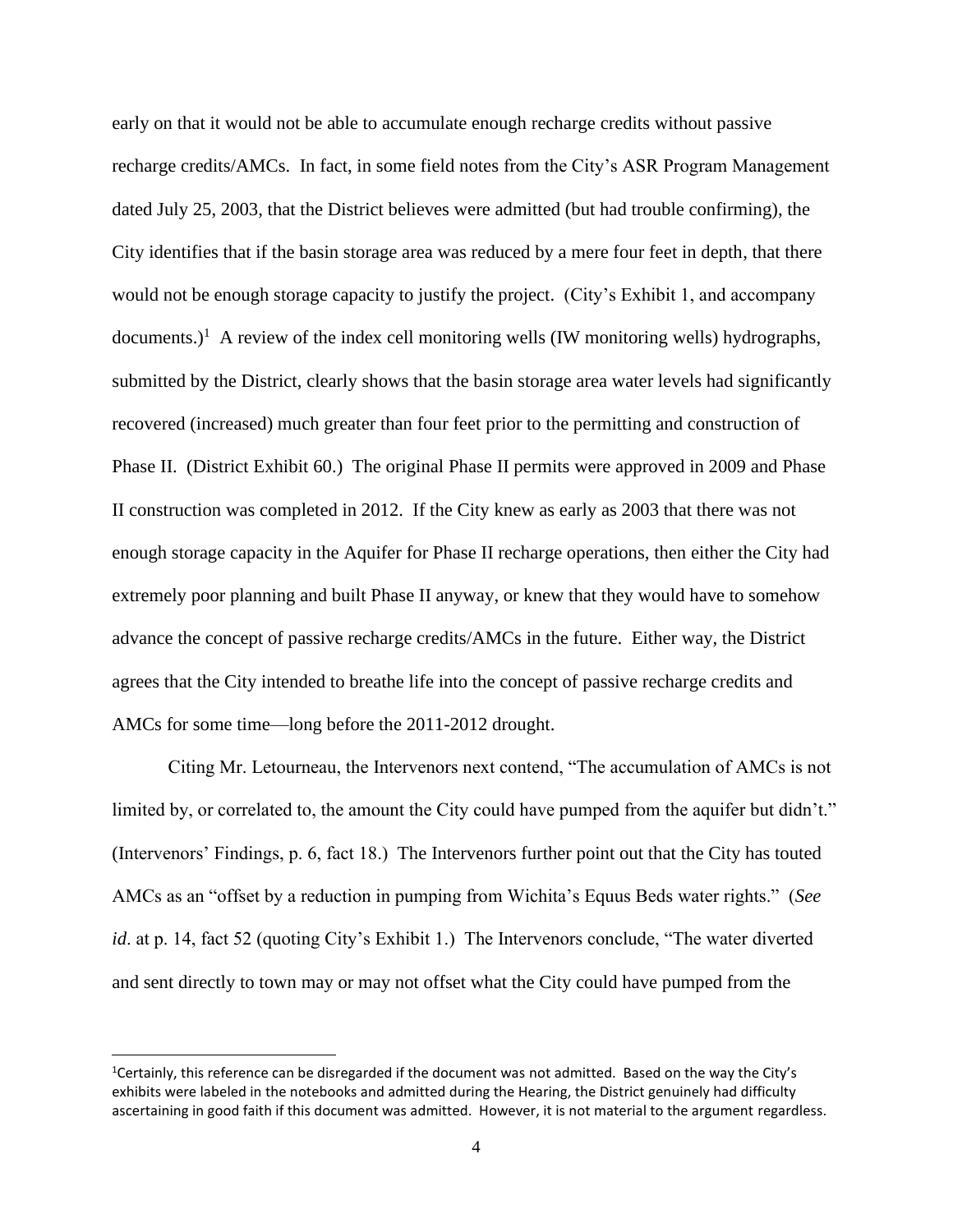aquifer. There is no requirement for the City to reduce pumping from the Equus Beds to accumulate AMCs." (*Id*. at p. 14, fact 53.)

Although briefly mentioned in the Intervenors' Findings, this is perhaps one of the most critical points in the entire Hearing. Mr. Letourneau admitted that the accumulation of AMCs is mutually exclusive from offsets in the City's pumping of its native water rights. (*See id*.) In other words, the City can fully pump its native rights in a year while still accumulating as many AMCs as physically possible. Therefore, there is no guarantee whatsoever that the City's accumulation of AMCs will offset pumping. This undermines the City's entire argument regarding the benefit of its Proposal. Because January water-level measurements are proposed to be used to determine the aquifer's physical recharge capacity for the entire year, and if and how much AMCs can be accumulated during the entire year, the City can pump down the Aquifer periodically throughout the year, while benefitting from its natural recharge and also accumulate AMCs. (*See* Proposal, page 3-7.) Neither the City nor DWR offer any permit condition that will ensure that the City will offset pumping pursuant to its Proposal. Even if this was a condition, it would be difficult to enforce. Would offsets in groundwater pumping be calculated based off of authorized quantity or a historic average use? Obviously, the latter would make more sense to solidify the integrity of the City's arguments. However, this was never addressed during the Hearing. Again, this is perhaps one of the most critical points testified to by Mr. Letourneau as it undermines almost all the arguments the City makes to support the benefits of its Proposal.

The Intervenors drive home the point: "The only basis provided by DWR to support its determination AMCs serve the public interest is because it facilitates a fuller aquifer. Nothing in the City's Proposal requires the City to maintain a full aquifer, limits the City's ability to withdraw native rights or restricts the City from withdrawing existing recharge credits."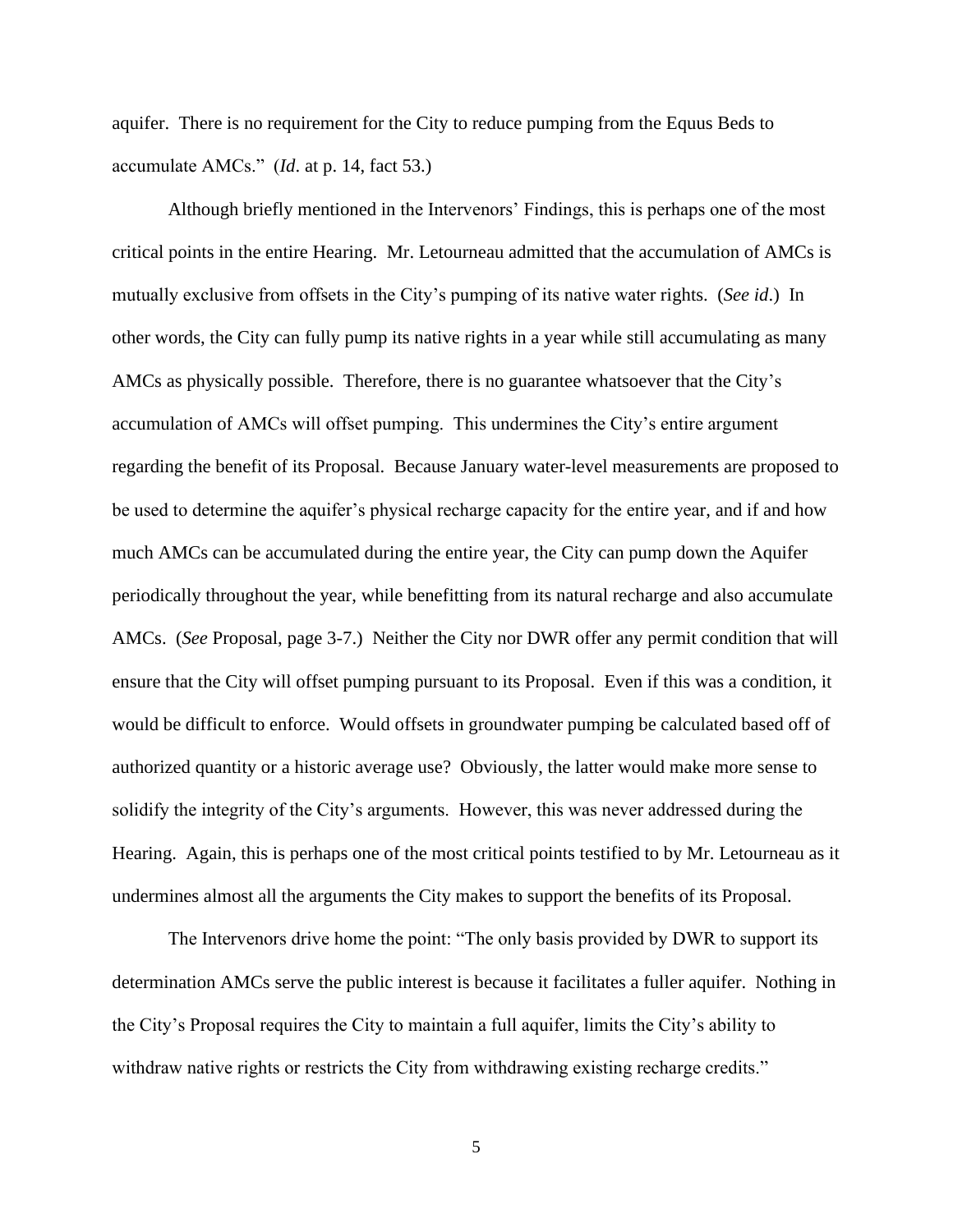(DWR's Findings, p. 20, fact 75.) The District also agrees with this contention. As it argues, neither the City nor DWR evaluated the impacts of *pumping* AMCs or pumping recharge credits to the lowered minimum index levels. The City's flawed logic on only focusing on the accumulation of AMCs is tantamount to throwing an unwanted object into the air to temporarily get "rid" of it while forgetting that gravity will quickly force it back down.

Also citing Mr. Letourneau, the Intervenors write, "AMCs seek to convert Equus Beds water into recharge credits by agency action with an accounting methodology." (Intervenors' Findings, p. 7, fact 20.) Thus, the source of water changes with AMCs from that of physical recharge credits. The Intervenors drive home this point while summarizing yet another part of Mr. Letourneau's testimony where he states the same thing: "Mr. Letourneau testified as DWR's expert witness, that when an AMC is withdrawn from the aquifer the source of supply changes." (Intervenor's Findings, p. 9, fact 27.)

The District also previously argued this fact. However, it merits repeating because it is fundamental to an understanding of the City's Proposal and it is supported by DWR's sole witness. As quoted from the Hearing Orders in the Intervenors' Findings, the City must prove "that the proposed changes relat[e] to the same local source of supply." (*Id*., p. 5, fact 15.) Here, by Mr. Letourneau's own admission, the source of supply changes with AMCs, from water injected into the basin storage area through physical recharge credits, to native groundwater with AMCs. (*See, e.g., id*., p. 7, fact 20.) Despite this very obvious pivotal distinction, the City and DWR think that it is curative to simply "relabel" the water as AMCs through an accounting function. (*See id*.; Testimony of Pajor, R. Vol. II, p. 326, ll. 16-22.) If money is stolen from shareholders in a corporation, it doesn't make it suddenly legal if the corporation relabels the money on its accounting spreadsheets. In fact, we know from history and common sense, that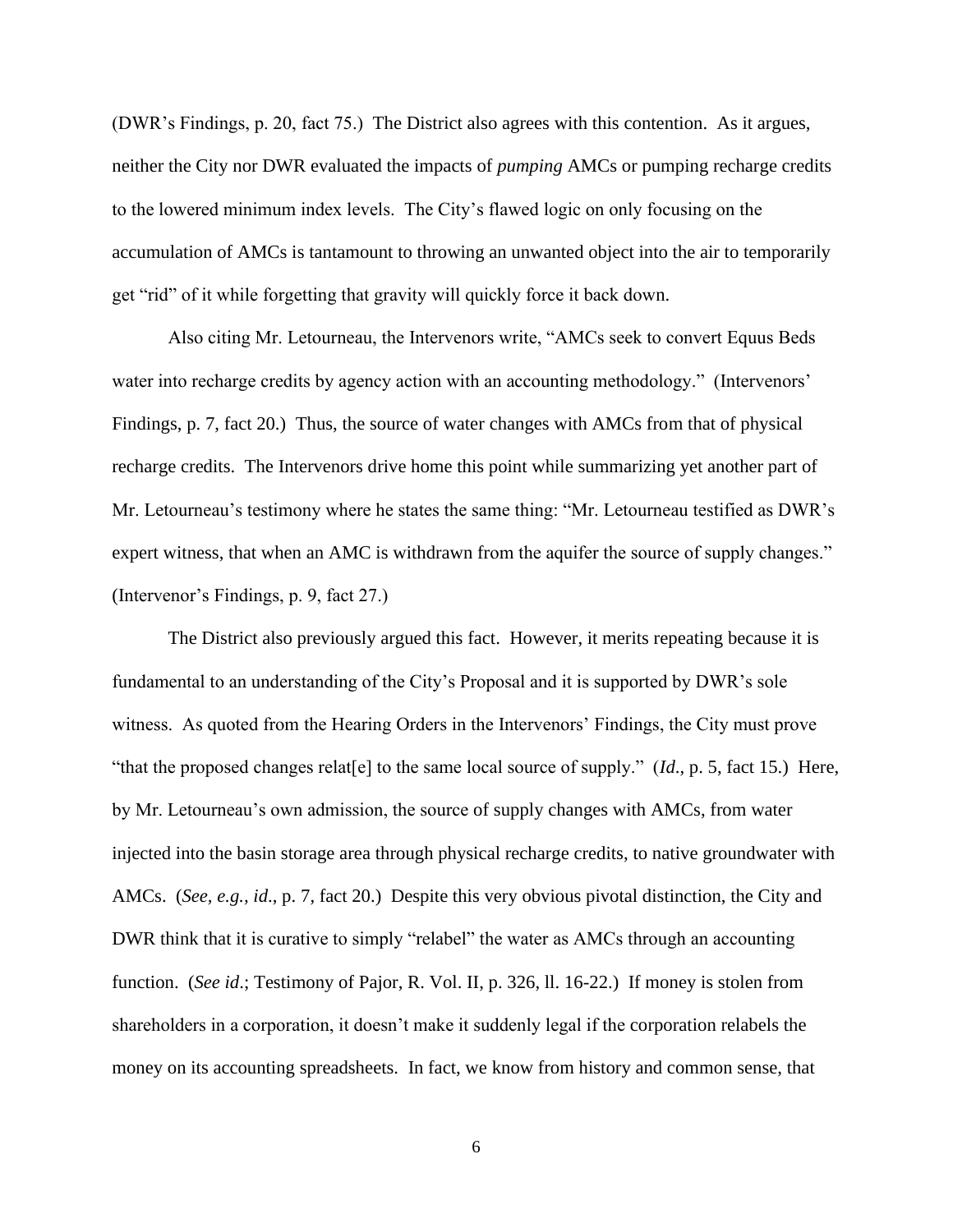clever accounting functions offer little protection from criminal investigations by the IRS, prosecutors, and other government enforcement agencies. Likewise, the City cannot relabel the water and change the source of supply through a new accounting feature. Consequently, the City simply is unable to meet its burden of proof on this point and it is fatal to the City's Proposal.

### **V. Permit Conditions**

The Intervenors discuss permit conditions in a number of sections of their Findings. As indicated, the Intervenors have questioned the enforceability of some of the City's permit conditions and believe additional conditions are warranted. One permit condition DWR identifies is that "[t]he rate of accrual of all recharge credits cannot exceed the constructed physical diversion capacity of ASR system… and will be limited to the rate and quantity authorized by Water Right No.  $46,627.^2$ " (DWR's Findings, p. 6, fact 5.b.) This is obviously not an enforceable condition and the city could easily expand its physical diversion capacity of the ASR system. This proposed condition does not speak to the real heart of the matter: when the City withdrawals these recharge credits. Currently, under the existing Phase II recharge credit withdrawal permits, the City can pump up to 18,000 acre-feet annually if there are recharge credits accumulated and available. The City originally applied for a significant number of additional water rights and can again in the future. Thus, the City can easily expand its recharge credit diversion capacity in the future. Also, DWR maintains that a limit on recharge credits of 120,000 acre feet is reasonable. However, once again, DWR's only witness could state how the proposed cap was determined or this was the appropriate cap. (District's Brief, p. 13.) Further, it is unclear how the new concept of rotational pumping will be administered but this may be a good condition. Finally, it appears that DWR is implicitly suggesting a new permit

<sup>&</sup>lt;sup>2</sup>Surface Water Permit No. 46,627 authorizes an annual diversion of 45,230 acre-feet at a maximum diversion rate of 41,667 gallons per minute from the Little Arkansas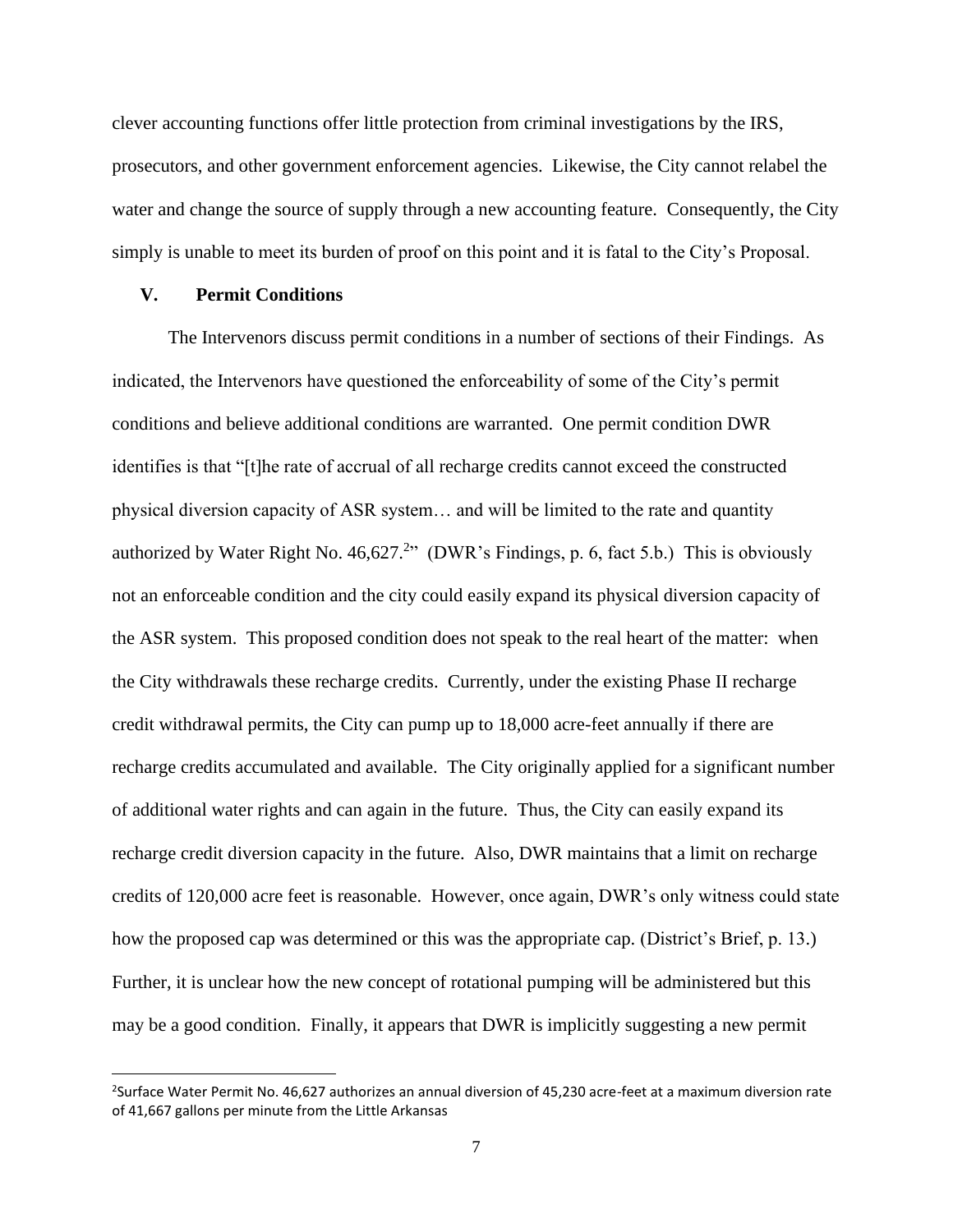condition that the Aquifer must be "mostly" full before going into a drought, so there is a semblance of credibility to the City's modeling with respect to AMCs.

### **VI. ASR Regulations, Functional Equivalent, and Passive Recharge Credits**

The Intervenors quoted David Pope for the proposition "once you adopt a rule and regulation, then you must follow that rule and regulation until such time as it's changed or amended." (Intervenors' Findings, p. 8, fact 24.) In this case, the City and DWR have promoted the functional equivalent concept. As indicated repeatedly by the District, the City has attempted to rewrite regulations and circumvent the clear intent of the Aquifer Storage and Recovery Act. Both former Chief Engineer Pope and District Manager Boese both testified that AMCs are not the functional equivalent of artificial recharge. (Pope Expert Report; Boese Expert Report; District's Findings, pp. 58-59.) The superior expert testimony of Mr. Boese and Mr. Pope regarding statutory construction should be afforded difference, and the Hearing Officer should determine that AMCs are prohibited by Kansas law.

The Intervenors also succinctly conceptualize why AMCs are passive recharge credits. As highlighted by the Intervenors, Mr. Letourneau testified that passive recharge credits are when source water is not injected into the Aquifer. (Intervenors' Findings, p. 9, fact 29; Testimony of Letourneau, Vol. VII, p. 1631, ll. 2-19.) As an extension of this, Mr. Letourneau further indicated that "recharged" means water placed into the Aquifer for storage. (Testimony of Letourneau, Vol. VII, p. 1631, ll. 20-25.) When it quacks like a duck, it's a duck. However, Mr. Letourneau ignored this obvious principle, and despite him placing AMCs inside the ambit of passive recharge credits with virtually every definition or statement he uttered on the subject (other than the source of the water coming from the river and the ASR infrastructure), Mr. Letourneau still indicated that AMCs should not be characterized as passive recharge credits.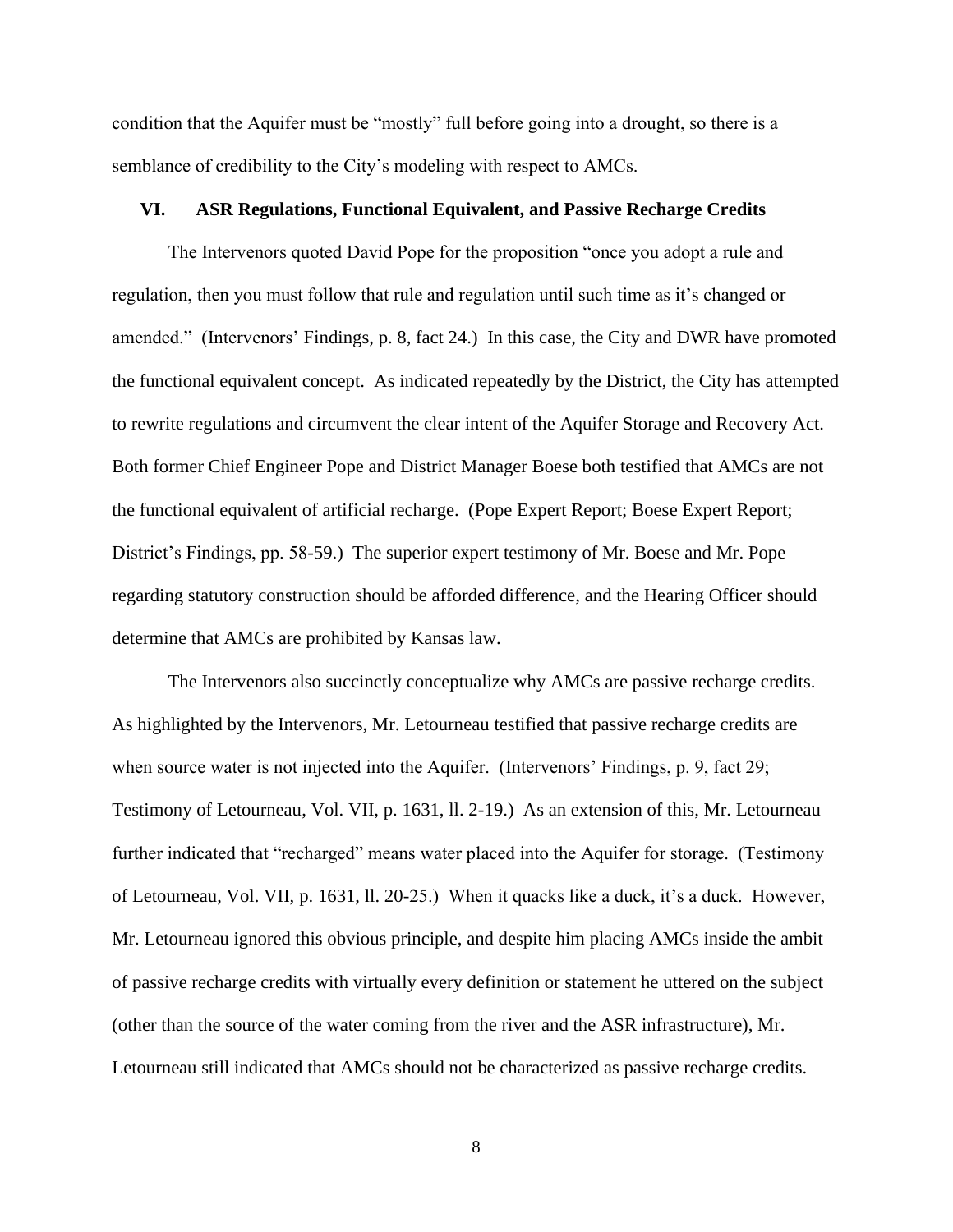This argument is like saying that if a chicken chooses to drink from the water (source) dish (infrastructure) devoted to the dog, then the chicken suddenly should be labeled as a dog. Obviously, this defies common sense, as does the argument that AMCs are anything other than rank passive recharge credits. Again, all parties agree that passive recharge credits are illegal and strictly prohibited. The City's Proposal should be denied for this reason.

### **VII. Water Level**

The Intervenors' agree with the District that the City's Proposal will deplete water levels. DWR's primary position is that the Proposal will be beneficial 99 percent of the time and also that the Little Arkansas River will be "gaining water" 99 percent of the time. (See, e.g., DWR's Findings, p. 12, DWR's Brief, p. 23) Again, DWR does not adequately support this proposition or even explain the new testimony regarding how the City's Proposal will somehow miraculously be beneficial 99 percent of the time. In fact, DWR's citations in support of these ridiculous claims do not mention the Proposal being beneficial 99 percent of the time or the river gaining water 99 percent of time.

Also, DWR's 99 percent notion not only defies the testimony, but also simple math. It was established and testified to during the Hearing that the City's modeled 8-year drought<sup>3</sup> would occur, on average, once every 100 years. Thus, at the very least, the City's Proposal will not be beneficial eight percent of the time when the City is withdrawing recharge credits and/or pumping their native water rights fully or near fully. However, an assumption that the Aquifer would remain full all the other 92 years (92 percent of the time ), or that the Little Arkansas River is always gaining water during the other 92 years is simply ridiculous, as the City's own expert, Mr. Winchester, testified that there will also be 2 and 5 percent droughts, for example.

<sup>&</sup>lt;sup>3</sup>Despite DWR's statement that it can only be 8 years (DWR's Brief, p. 9), Mr. Winchester clarified that a 1 percent drought could also be longer or shorter than 8 years. (Testimony of Winchester, R. Vol. 1, p. 121, ll. 8-19.)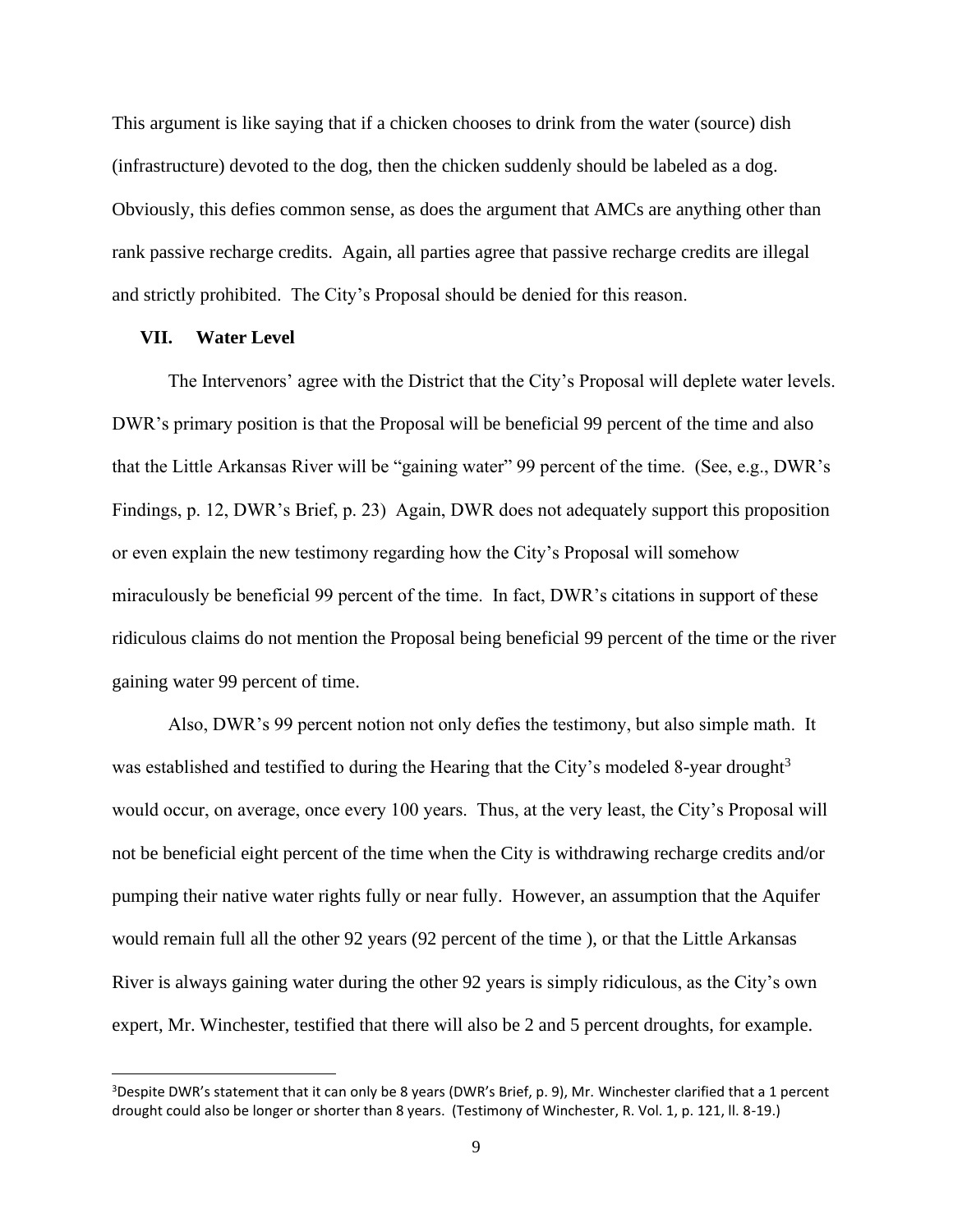Thus, even if DWR's assumption is afforded merit, there may only be a handful of years that the Aquifer will be potentially "benefitted" in a 100-year period. Again, the City failed to address this at all either through modeling or through testimony and no statistical analysis of the "percentage of benefit" was established. The City did not address or model during what other times they would pump recharge credits, such as during other drought scenarios, other times Cheney Reservoir use could be diminished, or if the population and/or industry that the City supplies water to increases.

The "benefit" identified by the City is based on the notion that, if it doesn't have to strand credits, it will help keep the Aquifer full. (DWR's Findings, p. 4, fact 6.) Again, there was no statistical analysis or mathematical "game theory" offered by the City to support when, how, and why this would occur. As explained by the Intervenors, DWR has not even identified this as a permit condition to incentivize the City's purported beneficial planning, and there is no guarantee that the motivations for this single touted benefit will remain as leadership within the City shifts over time. Instead, DWR simply argues that the raising and lowering of the water table is bad for the "health" of the Aquifer. (*See* DWR's Brief, pp. 10, 29.) Again, there is absolutely no citation for this proposition, which makes sense as this is brand new testimony raised in DWR's Brief. Indeed, there was no modeling or argument produced by the City or DWR supporting how the lowering and raising of the water table in small increments is somehow detrimental.<sup>4</sup>

The fact is that logic supports that a lesser impact to the Aquifer might actually occur if the City engages in small, incremental segments of raising and lowering of the water table. For

<sup>4</sup>As established elsewhere in this Response, the City has only been able to accumulate 6,372.2 acre feet of credits through 2016 (8,150.5 acre-feet through 2019 based on draft 2019 Accounting report) despite its ability to lower the water table and its recent willingness to do so in an effort to facilitate the production of recharge credits.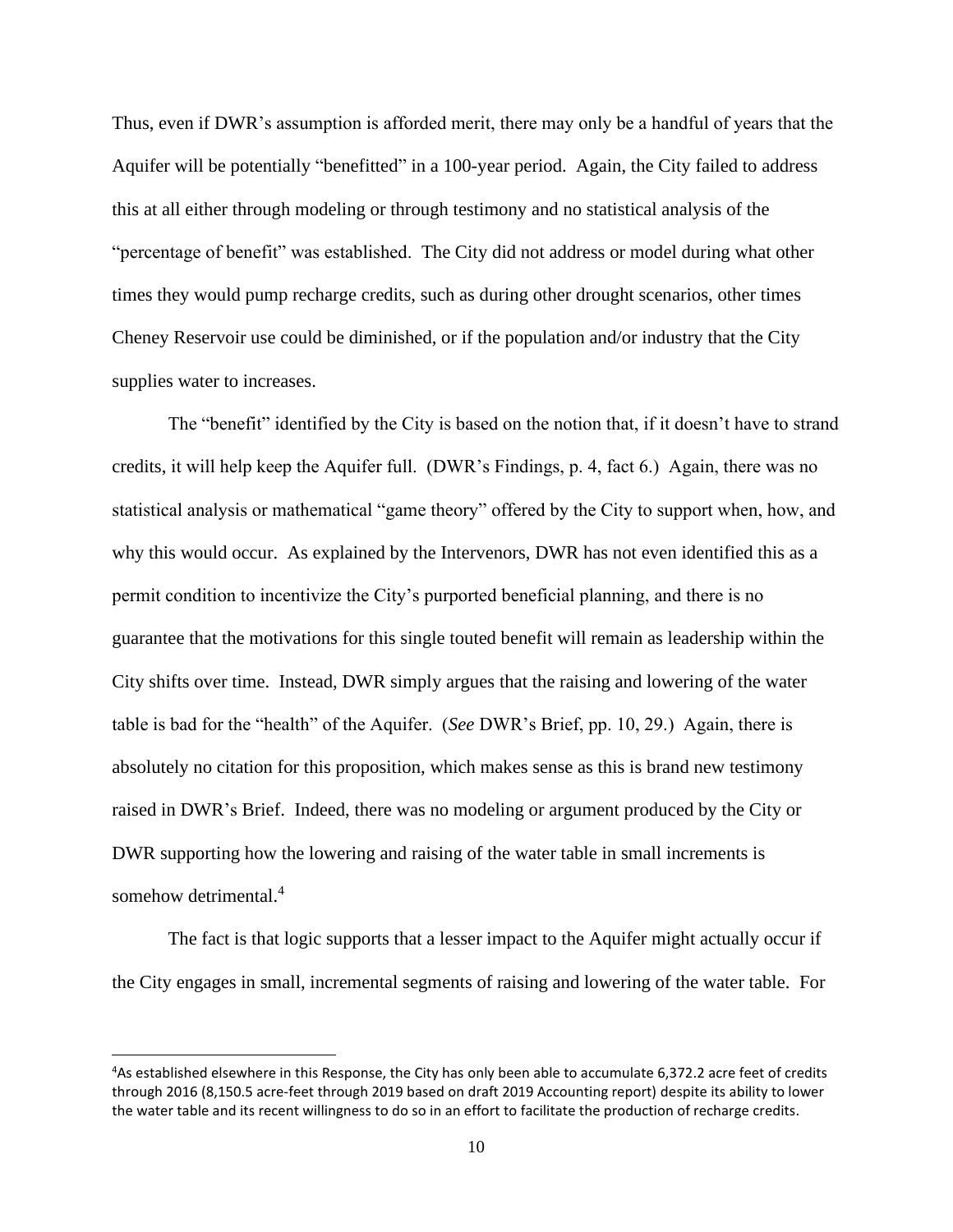example, if the City has 40,000 acre feet of native water rights and wants to accumulate 5,000 acre feet of credits, with AMCs it can keep its native water right intact, generate 5,000 acre feet in credits, and then pump all of its native water rights. With the Proposal, the net impact to the Aquifer would be a depletion of 45,000 acre feet. With the current ASR Phase II Order, if the City pumped down the Aquifer by 5,000 acre feet to create space to generate 5,000 acre feet in recharge credits by artificial recharge (physical injection), it would have only 35,000 acre feet of native water rights left. Thus, under this scenario, if the City cashed in its credits and pumped all its native water rights, it would only be an impact to the Aquifer of 40,000 acre feet. This delta of 5,000 acre feet supports that the harm to the Aquifer may actually be less than that existing under the Proposal, even if the City has to occasionally somewhat reduce the water level to accumulate physical recharge credits. Moreover, the City testified that it could develop the infrastructure to allow it to both recharge the Aquifer and withdraw native water at the same time. If the dollars spent on the Proposal were instead invested in this infrastructure, all the concerns of the City would evaporate, and the City could conceivably eliminate harm to the Aquifer.

#### **VIII. Consumptive Use**

The Intervenors mention that the "AMC concept increases the consumptive use of existing water rights in likely violation of Kansas Regulations." (Intervenors' Findings, p. 14, fact 54.) Of course, the District agrees with this statement except the District contends AMCs *will* violate Kansas Regulations in this regard. This argument is well supported in the other filings of the District. Irrigators and other users do not get credit for water not pumped or returned to the Aquifer. Likewise, owners of irrigation water rights cannot change the use made of water or change the place of use, if it increases the consumptive use. (*See* K.A.R. 5-5-9; 5-5-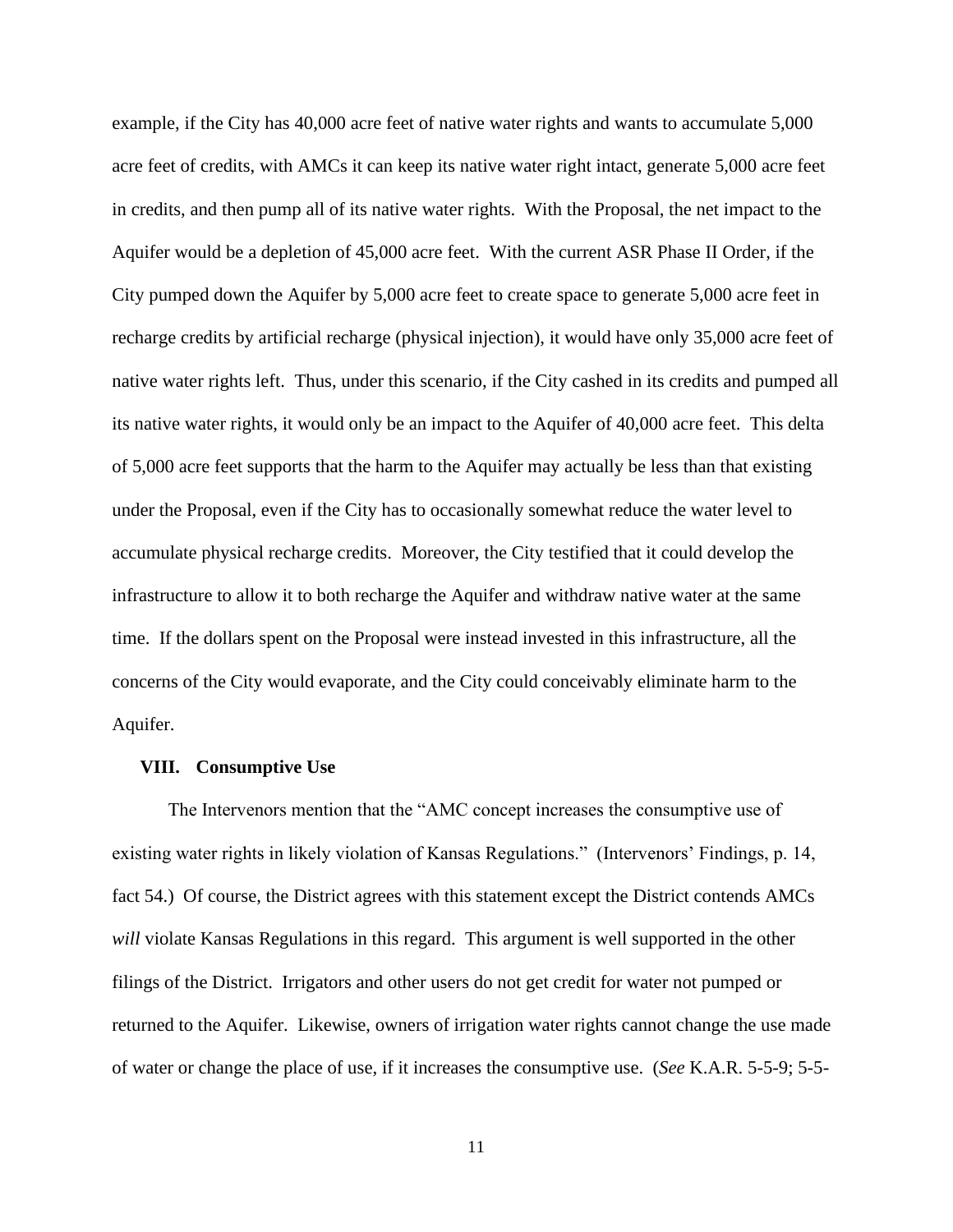10; 5-5-11.) In fact, these regulations have detailed, specific calculations to determine the amount of water that can be approved to ensure the consumptive use is not increased by the change (*Id.*) As indicated, irrigators return water to the Aquifer every time they pump through return flows and infiltration. In fact, this concept is so axiomatic that it is embedded in regulation. K.A.R.  $5-5-9(a)(1)$  defines the consumptive use for irrigation. For example, in Harvey County it is 86.6 percent and in Sedgwick County it is 85 percent. That means, that in both situations, close to one-sixth of all water diverted returns to the Aquifer through infiltration. Yet, the irrigators do not obtain special privileges for this fact or get a credit for water not pumped. Likewise, the City should not be allowed to expand its consumptive use.

# **IX. Accounting Methodology**

In discussing the difference between the existing ASR recharge credit ASR accounting method and the proposed AMC accounting method, the Intervenors highlight Mr. Letourneau's testimony that "[i]n 2015 the variance is almost 1,000 feet between the current physical recharge and the proposed accounting methods." (Intervenors' Findings, p. 27, fact 112.) Although Mr. Letourneau did say feet (or the transcript is in error), of course, this reference should be to acre feet. Indeed, the Intervenors highlight the fact that Mr. Letourneau recommended that further refining of the accounting method should occur. (*Id*.) This point cannot be lost and again the Proposal is not in a suitable condition for approval.

### **X. Safe Yield**

The Intervenors point out that "none" of the existing 30 permits of the City "meet safe yield." (Intervenors' Brief, p. 37, fact 137.) As an extension of that point, *not one* of the 30 additional permits the City filed, and withdrew, met safe yield either. (District Exhibit 41.) Also, on the point of safe yield, the Intervenors slightly mischaracterize Mr. Boese's testimony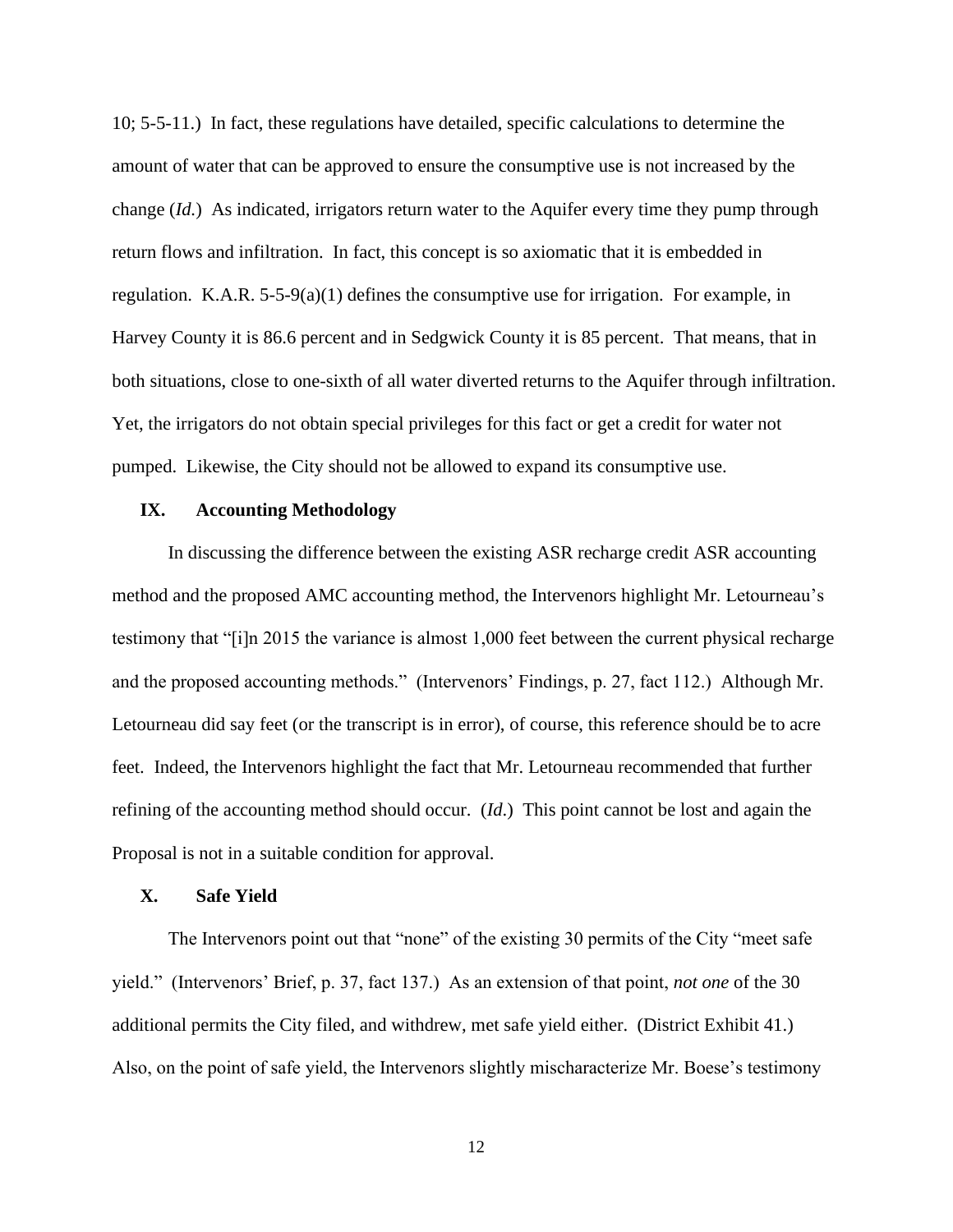by indicating that he testified that if average water use, rather than authorized quantity and recharge rate, was used for a "sustainability assessment and safe yield analysis… more permits [would be approved] across the basin storage area. (*Id*. at p. 73, fact 38.) Although a subtle point, Mr. Boese was actually referring to the entire Aquifer. Due to the extreme overappropriation of the Aquifer in the basin storage area, the approval of new permits would be unlikely even if average water use was used rather than authorized quantity for safe yield calculations.

### **XI. Well Spacing**

The Intervenors argue some excellent points on well spacing. However, the Intervenors inadvertently left the underlined portion out of the following phrase in the City's October 10, 2008 letter to the District requesting spacing waivers for certain ASR Phase II recharge credit withdrawal permits: "whereas without the exemption on well spacing, the extensive number of existing domestic wells and non-domestic wells will make it impossible for the City to install an adequate number of recharge wells in the project area, the City requests that ASR wells be determined to be exempt from well spacing requirements." (*Compare* Intervenor's Findings, p. 43, fact 182 *with* District Exhibit 53.) This underlined phrase is particularly important. Without the spacing waivers, the City could not install enough recharge and recovery wells and it illuminates the City's motivation for seeking waivers from the well spacing as further hinging on its goal to have the flexibility to expand recharge wells at any time. Indeed, the City now seeks to capitalize on these waivers, and will refile permits, and expand the number of recharge wells in the BSA. Again, these waivers were granted with the understanding that the City would pursue artificial recharge and the proposed wells would be used for both actual physical artificial recharge, through injection of source water into the Aquifer, and for subsequent recovery of the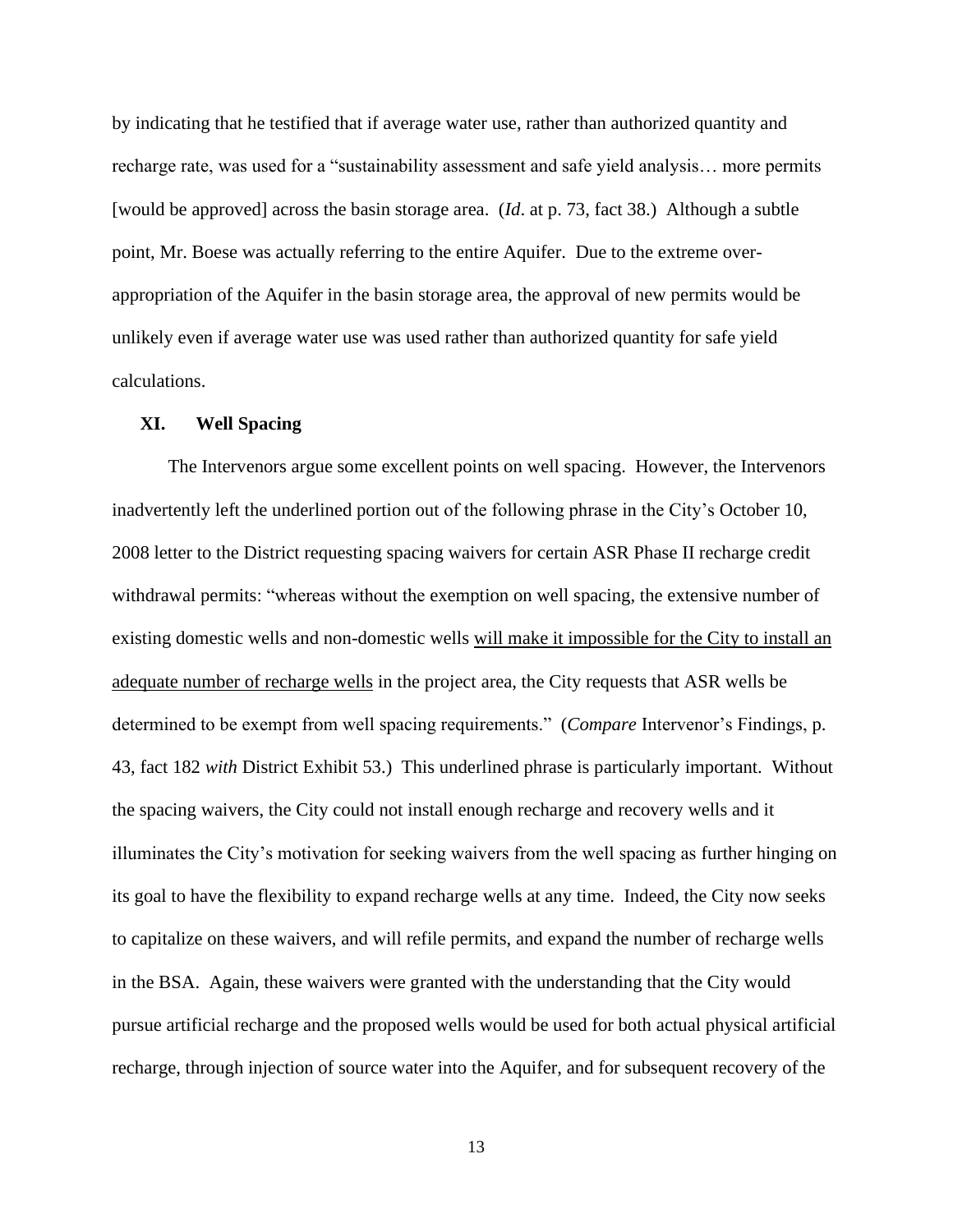injected water. (District's Findings, pp. 36-38.) As argued previously, because AMCs have nothing to do with artificial recharge, the spacing waivers are now obsolete.

### **XII. Expanding the Basin Storage Area Requires a Change Application**

The Intervenors also provide a wonderful analysis of how the City is seeking to expand the place of use by lowering the minimum index level. (*See* Intervenors' Brief, p. 76, facts 49- 52.) As indicated previously, the District agrees with this argument. Since the place of use for the artificial recharge authorized by Water Permit No. 46,627 is the basin storage area, lowering the minimum index level will obviously expand that area. (*See* Water Permit No. 46,627.) Thus, the City's attempt to expand the place of use necessitates the filing of a change application for permit number 46,627. This argument fits within the District's detailed position in this regard and further indicates the flaws with the procedure the City has followed in advancing the Proposal.

# **XIII. Contingency**

Although a minor point in the grand scheme of the Hearing, the City fails to justify its proposed contingencies. The City writes, "Because of the imprecision associated with interpolation, the calculated lower index levels are imperfect and could be off plus or minus two feet." (City's Findings, p. 5, fact 31; *see also* p. 30, fact 5.) If the variance is only plus or minus two feet, it is hard to understand how a contingency of at least 10 feet is warranted.

#### **XIV. 1998 Levels**

The Intervenors contend the City still has not supported why it based its modeling around the 1998 levels. In fact, the only argument advanced by the City is that the 1998 levels are the most beneficial for recharge. (City's Brief, p. 17, fact 19.) However, the City never established a comparison to other years to establish why 1998 is optimal. It would be interesting to know if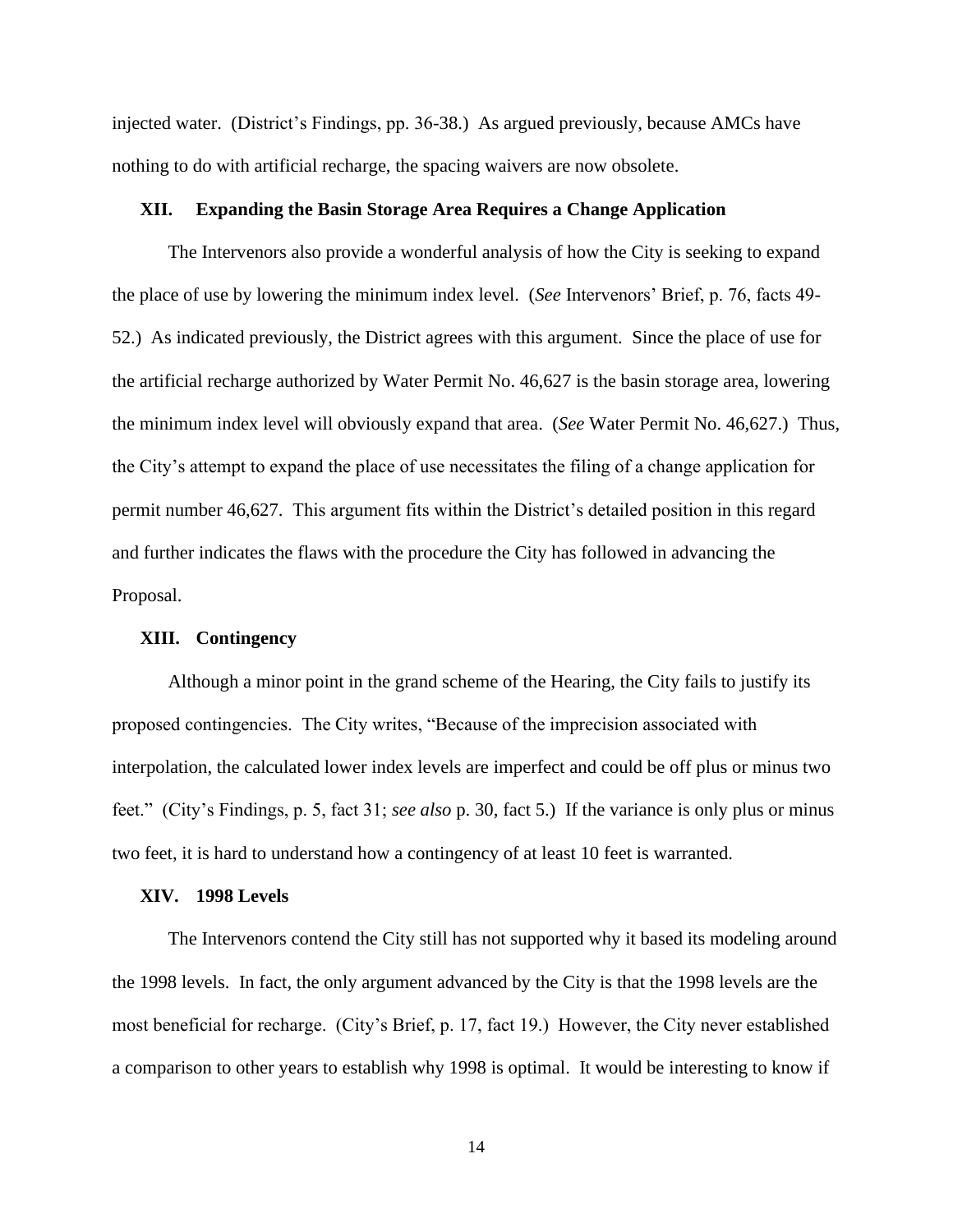2006 levels, for instance, when the City's proposed AMC most closely mirrored actual physical recharge accounting, would be comparatively good for recharge. Further data on this subject by the City is warranted and critical to a full analysis of the City's Proposal. It would also be interesting to hear the City's experts testify as to how this optimal condition was determined.

### **XV. Cap on Credits**

Both the Intervenors and the District contend that the City has never supported how it selected the cap on credits. The City argues it will use AMCs once every 100 years. (City's Findings, p. 22, fact 64.) Pursuant to its own modeling, it will only need about 51,000 acre feet of credits during the time of a drought. (City's Exhibit 1.) Thus, a cap of 51,000—or even 60,000, seems far more reasonable. Pursuing any larger cap would potentially support an insidious intent. However, the District agrees that some cap on credits is better than none at all.

#### **XVI. Standing**

Both the Intervenors and the District agree that the City lacks standing. However, DWR essentially counters the District's standing argument by arguing *Clawson* is inapplicable, a new application or change application is not needed, by contending that the City is taking concrete steps to modify its water rights, and there is nothing speculative about the Proposal because it was worked on by a variety of credentialed professionals. (DWR's Brief, p. 74.) The District simply asks the Hearing Officer to review its well-documented Brief that is meticulously supported by the record and by legal analysis. These arguments by DWR are all adequately countered and don't merit further discussion here.

#### **XVII. The** *Williams* **Case**

DWR and the City launch into an identical analysis of the *Williams* case. (*See, e.g.,* DWR's Brief, pp. 69-70.) The key distinction of the *Williams* case is that Mr. Williams didn't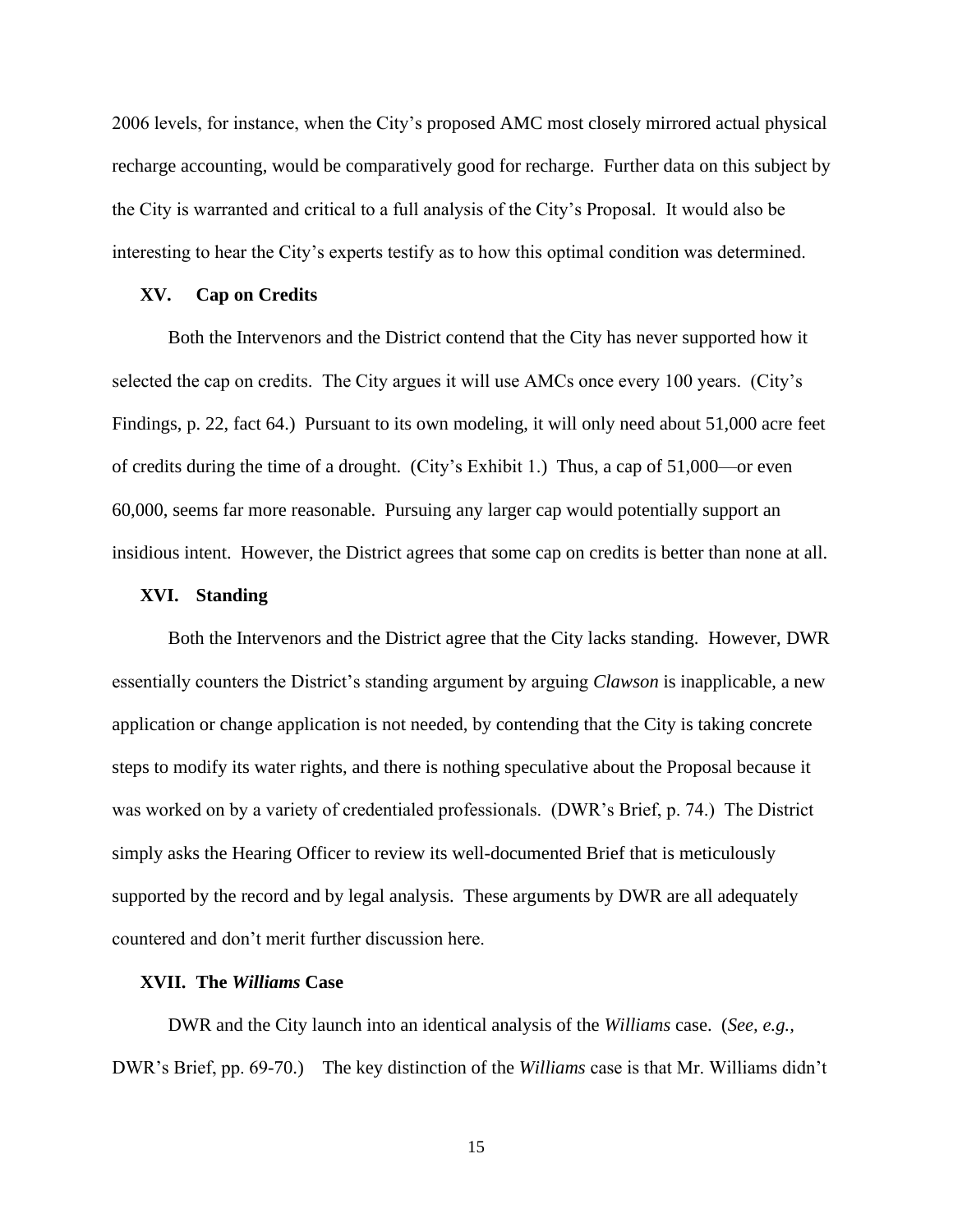even have a water right that was infringed. *Williams v. City of Wichita*, 190 Kan. 317, 318, 374 P.2d 578 (1962). He was merely arguing that he had a right to water underneath his land. *See id*. The case refers to "unused water" with the key phrase being "unused." At the time *Williams* was decided, little water was subject to appropriation rights. The situation is quite different at this juncture. Here, the argument is that water rights are being infringed where the "rights" to water are already allocated to other users. The *Williams* arguments by DWR and the City are easily factually distinguishable.

#### **XVIII.The** *Clawson* **Case**

The District agrees with the arguments of the Intervenors on *Clawson*. Both the City and DWR attempt to limit *Clawson* to its narrow facts to avoid is applicability. While it is true that *Clawson* involved unilateral actions by the Chief Engineer that were not initiated by the permit holder, the principles in *Clawson* are still highly relevant. The City contends that it "is not seeking to reargue the facts on which the original permit was based, but is seeking to have the chief engineer take into account entirely new circumstances…." (*Id*. p. 11, fact 14.) The District maintains that the City's Proposal alters the very heart of the "original permit," as substantiated by this Response and other filings. The City agrees that *Clawson* stands for the proposition that the chief engineer does not have "carte blanche authority to alter water appropriations." (*Id*. at p. 11, fact 12 (*quoting Clawson*).) However, the court in *Clawson* takes the concept a step further, "[W]e also reject the notion that the chief engineer retains jurisdiction to modify an order during the water rights perfection period." *Clawson v. State*, 49 Kan. App. 2d 789, 802 (2013). This statement is particularly relevant because DWR has attempted to distinguish the applicability of many regulations due to the City's water rights not being perfected. However, not only is DWR's assertion not supported, but *Clawson* makes it clear that the chief engineer can't now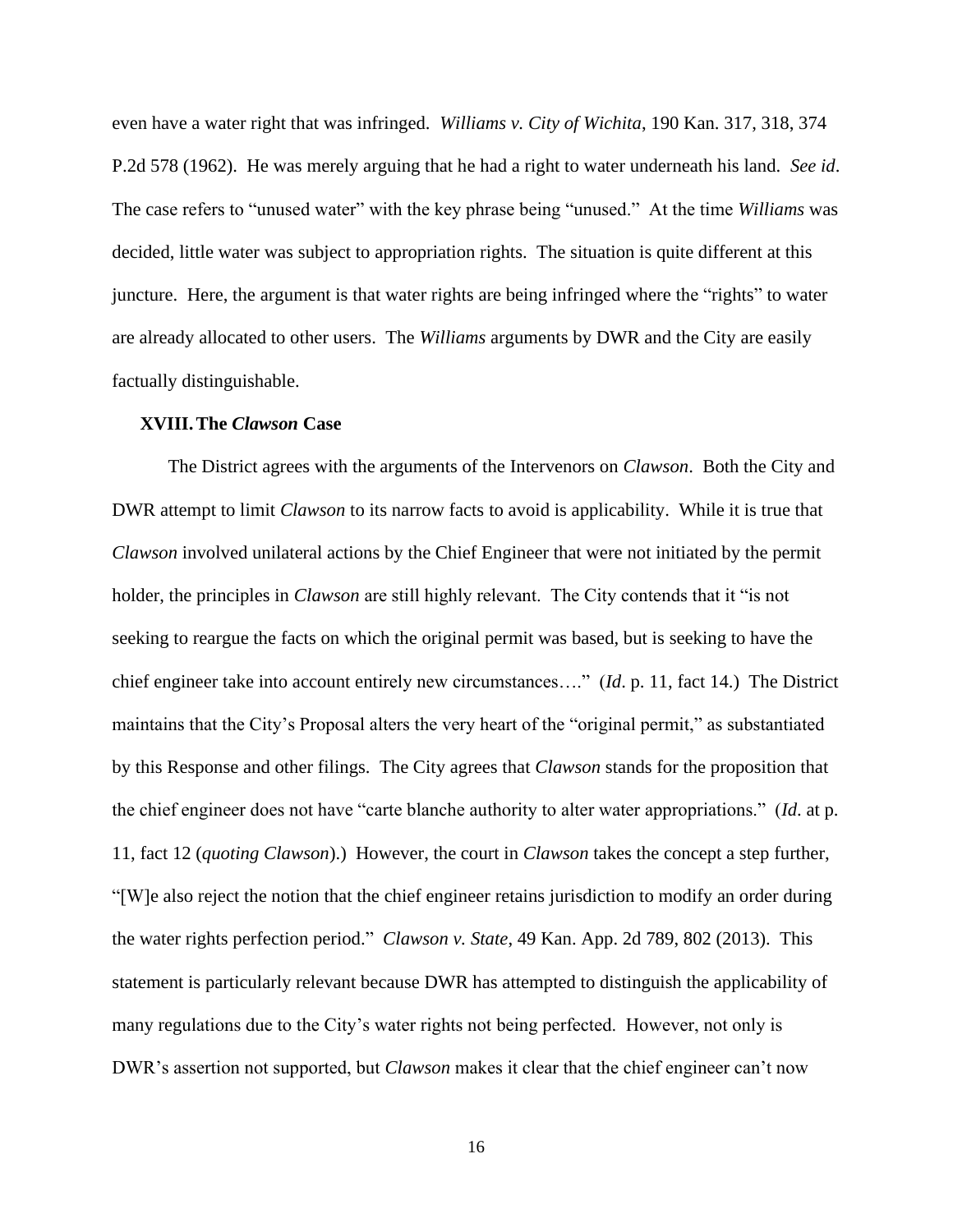modify the City's permits without the protocols identified by the District being followed. And, just as DWR couldn't retain jurisdiction to reduce Clawson's authorized quantity, DWR does not have jurisdiction here to expand the City's consumptive use. (*See id*. at 804.) When a water right application is granted, it impacts many area users. Thus, *Clawson* does not preclude the Intervenors nor the District from complaining that the City's modifications will be detrimental to the Aquifer. *See Hawley v. Kan. Dep't of Agric.*, 281 Kan. 603, 604, 132 P.3d 870 (2006) (involving abandonment proceeding initiated, in part, by the complaints of neighboring landowners who had standing to pursue action by DWR).

#### **XIX. Attacks on Romero Modeling**

Both the Intervenors and the District relied heavily on the modeling of Dave Romero. The City does not refute that Romero's modeling showed that there will be impairment to other users and detrimental impacts to MDS and water quality caused by the City pumping recharge credits to the proposed Minimum Index Level. (City's Findings, p. 37, Conclusion 53; p. 40, Conclusion 74; p. 41, Conclusion 41.) Only the District modeled the potential impacts caused by AMCs and lowering the water table. The City and DWR did not model these concepts. The City does not refute that the Romero modeling indicates that the Proposal will result in 43,800 acrefeet of river depletion caused by the city pumping down the Aquifer to the proposed Minimum Index Levels. (City's Findings, p. 37, Conclusion 53).

The City claims that Romero did not demonstrate how the 43,800 acre-feet river depletion equated to a 10 cfs reduction in river flow and this is an imputed value. (City Findings, p. 37, Conclusion 55; p. 38, Conclusion 58.) Romero's report and testimony clearly show how the 43,800 acre-feet depletion causes a 10 cfs reduction in river flow by year 8 of the drought and that the 10 cfs reduction was a modeled result and not merely an imputed value. (*See*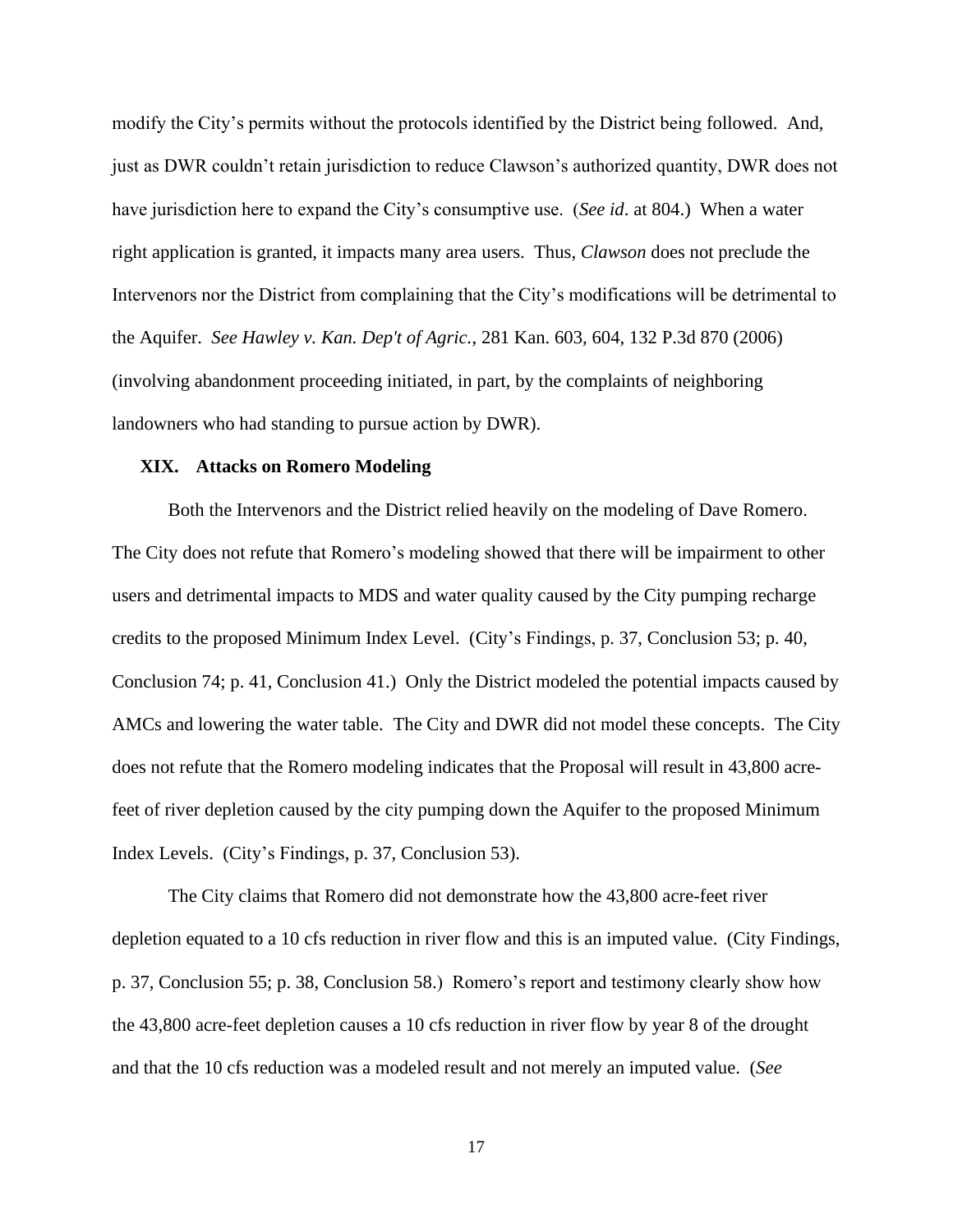District Exhibit 68, Figure 4, and District Brief, pp. 40-41). The City further complains that Mr. Romero did not demonstrate why the 10 cfs river flow reduction was divided in half—5 cfs reduction to the Little Arkansas River flow and 5 cfs reduction to the Arkansas River Flow. (City's Brief, p. 38, Conclusion 58.) Mr. Romero explained in his expert report that he chose to split the river flow reduction between the rivers due to their hydrologic connection to the Aquifer and due to the City's wells being located in between the two rivers. (District Exhibit 68). The City had ample opportunity to flesh this out during re-direct of Mr. Romero, but chose not to. Additionally, the City could have and should have done its own modeling to determine impacts to river flow.

The City states that Mr. Romero did not explain the river depletion impacts in drought years 5-8. (City's Findings, p. 37, Conclusion 56). Romero's expert report, especially Figure 4, clearly shows how the river depletion grows over time due to excessive groundwater pumping when the City withdraws recharge credits and the depletion of aquifer storage. (District Exhibit 68.) This was also discussed in length during Mr. Romero's testimony. (*See* District's Findings, pp. 40-41). The City tries to minimize the detrimental impacts to the streamflow by nit-picking Mr. Romero's modeling and claims that the 10 cfs total river depletion (5 cfs Little Arkansas River and 5 cfs Arkansas River) only occurs in parts of 3 years during the drought. (City's Findings, p. 38, Conclusion 59.) However, as adequately demonstrated in Romero's expert report, river flow depletion starts occurring in year one and grows through time. (District Exhibit 68.) Instead of pursuing rabbit holes with Mr. Romero's modeling, the real question is: why didn't the City or DWR model these impacts?!?

# **XX. Modified MYFAs Could Satisfy the City's Goals Without Violating the Takings Clause**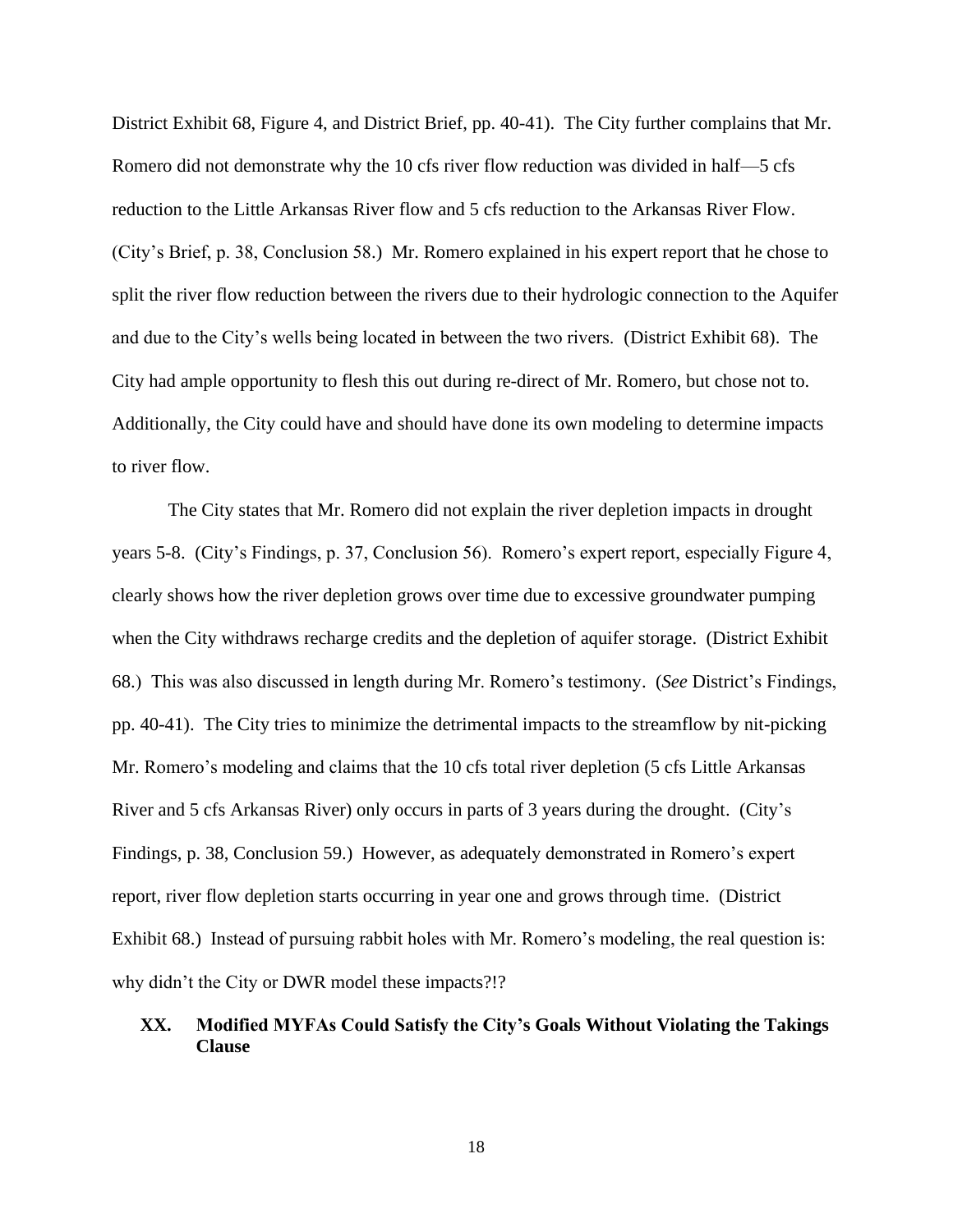Both the Intervenors and the District have repeatedly argued the applicability of the Takings clause to the City's Proposal. However, the Intervenors' Findings inspired an expansion on this concept. As argued previously, AMCs require the conversion of native water in the Aquifer to support the withdrawals of these credits. This affords a real property right to the City. Modified MYFAs, on the other hand, would leave an opportunity for the City to accomplish its goals without converting the water already dedicated to other users. If a 10-year MYFA is developed, the City can operate under a term permit and no new property right (water right) is established. In fact, K.A.R. 5-9-1d expressly states that no water can be perfected pursuant to a term permit. Consequently, while the District is adamantly opposed to the concept of AMCs and lowering the Minimum Index Levels due to the harm both will cause to the Aquifer and other users, the District supports the City and DWR seeking a modification of the MYFA concept to support the City's demands during a drought.

In contrast, DWR has contended that the District has inaccurately identified other options available during times of drought. For example, DWR now argues that MYFAs are an inappropriate tool for a municipality because they are only five years in duration. (*See* DWR's Brief, pg. 55; DWR's Findings, pg. 12.) Certainly, Mr. Boese in his testimony accounted for this and argued that the laws governing MYFAs should be amended to accommodate a 10-year duration. His calculations supported that the City's native water rights, enrolled in a 10-year MYFA, could support its drought needs. And despite DWR's arguments to the contrary (*see* DWR's Findings, p. 1), the Bentley Reserve and the E&S wellfields offer alternative sources of water that would be available during at least parts of an extended drought. These points were wholeheartedly ignored by DWR.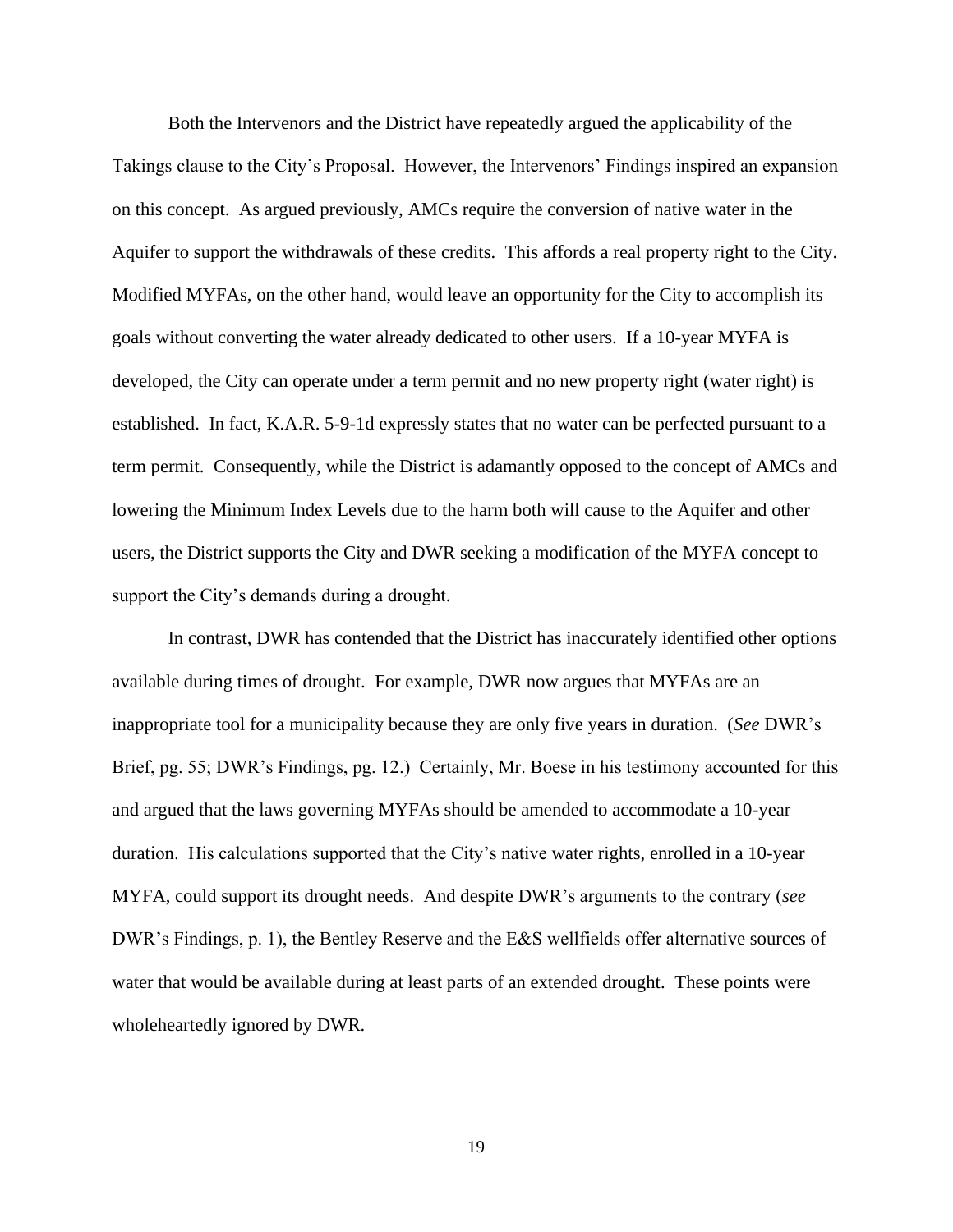# **XXI. Exacerbating Future Impacts**

The Intervenors and the District agree that if AMCs are approved, there is no question the City will be able to accumulate credits much faster in the future. It writes, "The rate of accrual of all recharge credits could not exceed the constructed physical diversion capacity of the ASR system including direct surface water diversions and future bank storage wells." (City's Findings, p. 2, fact 5.) The City contemplates future bank storage wells. This will allow it to accumulate credits much faster. Also, if the City can accumulate credits merely by shipping water off to the City and not hassling with injecting water in the Aquifer, it will be able to accelerate its recovery.

The City admits that it contemplates faster accumulation of credits in the future. The City elucidates: "The intent of the Proposal is that the adjusted lower index levels for Phase II would also apply to any additional Phase II infrastructure and to any infrastructure added to the index cells with Phase II infrastructure in later phases." (City's Findings, p. 33, fact 22.) The AMC concept, if approved, would also likely apply to any future ASR permits. The City filed additional permit application and later withdrew them. The City could easily refile those applications in the future if this Proposal is approved. Likewise, the City testified that it was attempting to pursue Phase III. (City's Findings, pp. 20-21.) Thus, to the extent there are modeled harms now with lowering the minimum index level and AMCs—and there are many these detrimental impacts will be accelerated in the future.

# RESPECTFULLY SUBMITTED:

/s/ Thomas A. Adrian Thomas A. Adrian, SC #06976 tom@aplawpa.com ADRIAN & PANKRATZ, P.A. David J. Stucky, SC #23698 [stucky.dave@gmail.com](mailto:dave@aplawpa.com) Attorneys for Equus Beds Groundwater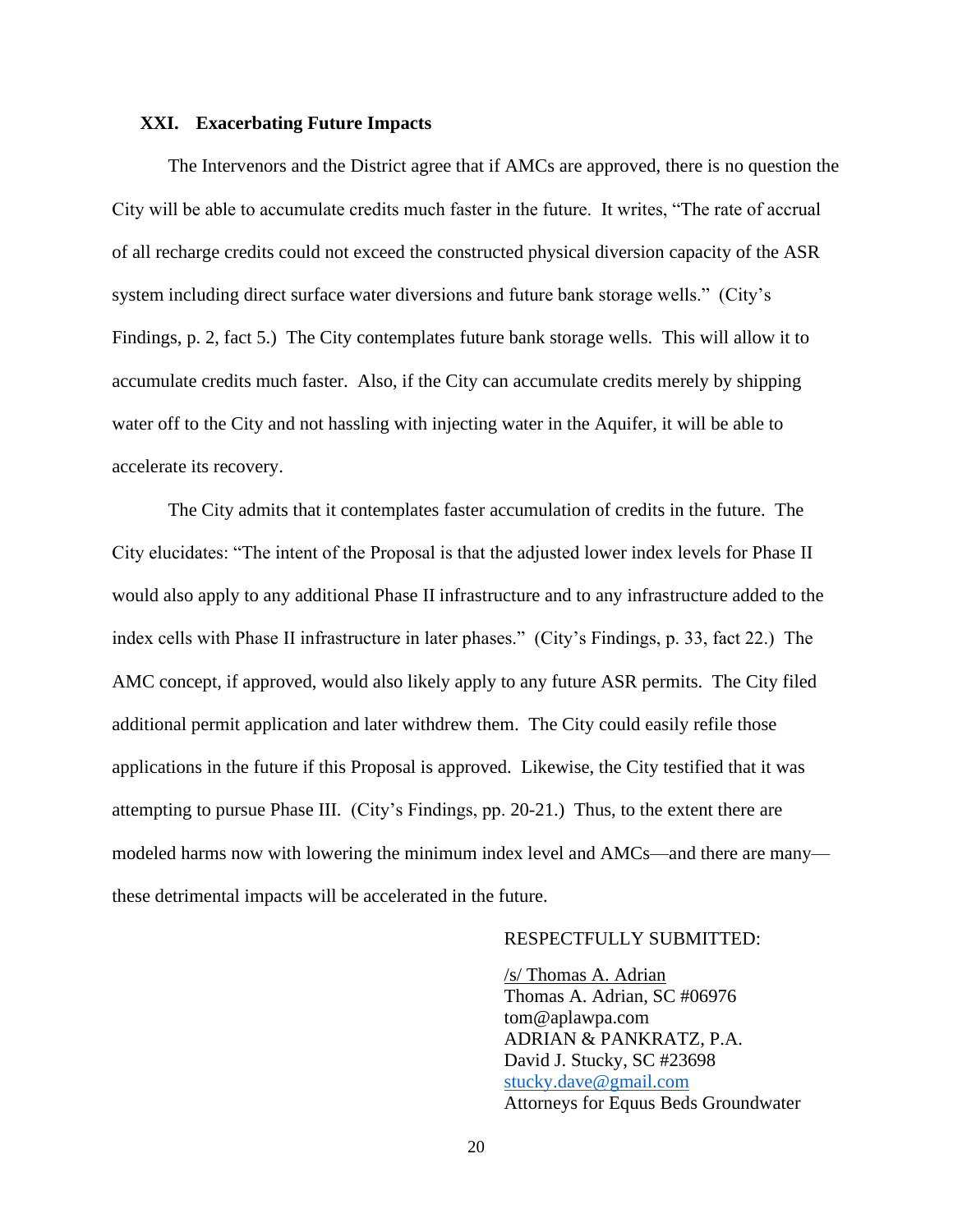Management District Number 2